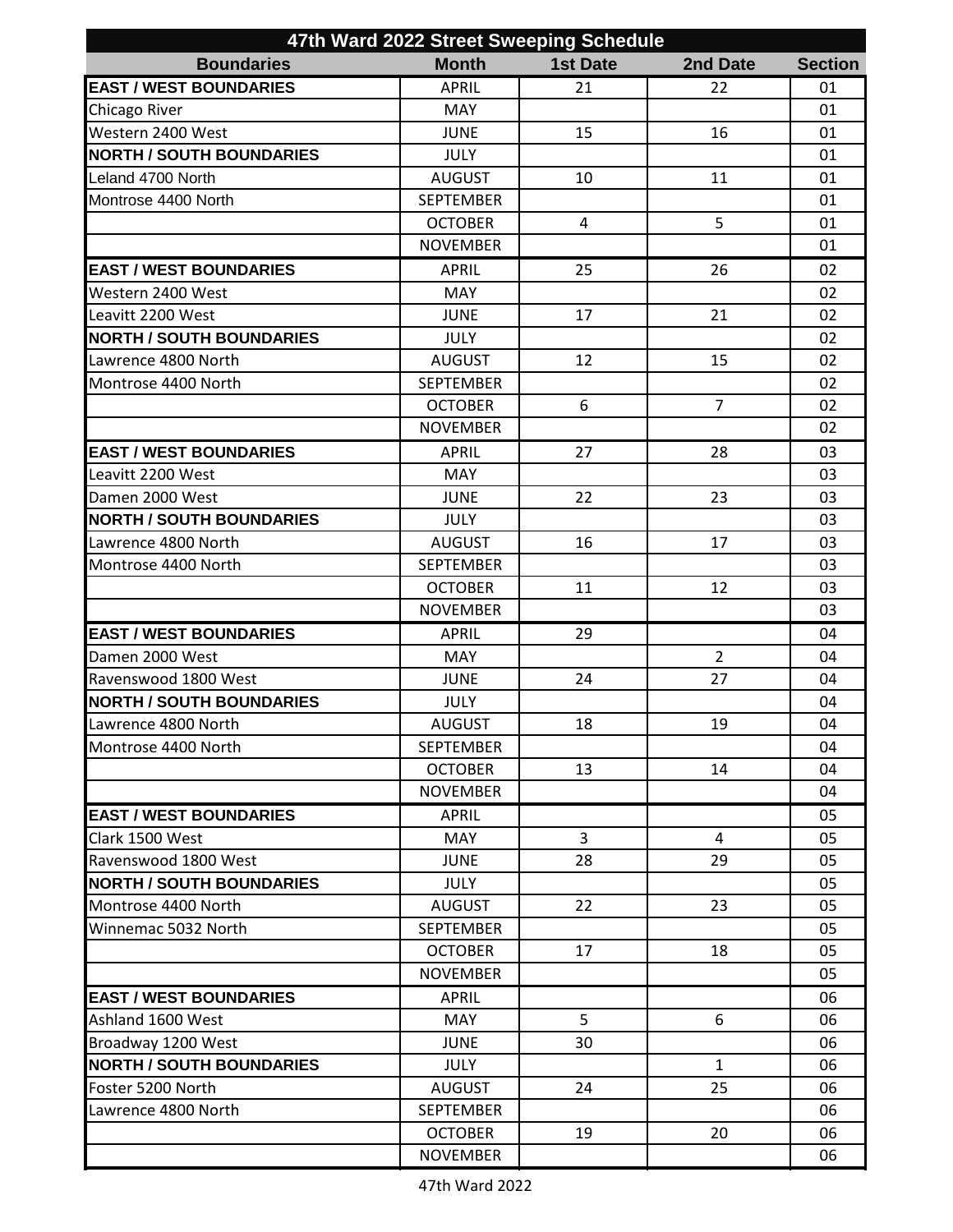| 47th Ward 2022 Street Sweeping Schedule |                  |                 |                |                |  |
|-----------------------------------------|------------------|-----------------|----------------|----------------|--|
| <b>Boundaries</b>                       | <b>Month</b>     | <b>1st Date</b> | 2nd Date       | <b>Section</b> |  |
| <b>EAST / WEST BOUNDARIES</b>           | <b>APRIL</b>     |                 |                | 07             |  |
| Ashland 1600 West                       | <b>MAY</b>       | 9               | 10             | 07             |  |
| Clark 1500 West                         | <b>JUNE</b>      |                 |                | 07             |  |
| <b>NORTH / SOUTH BOUNDARIES</b>         | <b>JULY</b>      | 5               | 6              | 07             |  |
| Wilson 4600 North                       | <b>AUGUST</b>    | 26              | 29             | 07             |  |
| Byron 3900 North                        | <b>SEPTEMBER</b> |                 |                | 07             |  |
|                                         | <b>OCTOBER</b>   | 21              | 24             | 07             |  |
|                                         | <b>NOVEMBER</b>  |                 |                | 07             |  |
| <b>EAST / WEST BOUNDARIES</b>           | <b>APRIL</b>     |                 |                | 08             |  |
| Ravenswood 1800 West                    | <b>MAY</b>       | 11              | 12             | 08             |  |
| Ashland 1600 West                       | <b>JUNE</b>      |                 |                | 08             |  |
| <b>NORTH / SOUTH BOUNDARIES</b>         | <b>JULY</b>      | $\overline{7}$  | 8              | 08             |  |
| Montrose 4400 North                     | <b>AUGUST</b>    | 30              | 31             | 08             |  |
| Irving Pk 4000 North                    | <b>SEPTEMBER</b> |                 |                | 08             |  |
|                                         | <b>OCTOBER</b>   | 25              | 26             | 08             |  |
|                                         | <b>NOVEMBER</b>  |                 |                | 08             |  |
| <b>EAST / WEST BOUNDARIES</b>           | <b>APRIL</b>     |                 |                | 09             |  |
| Ravenswood 1800 West                    | <b>MAY</b>       | 9               | 16             | 09             |  |
| Damen 2000 West                         | <b>JUNE</b>      |                 |                | 09             |  |
| <b>NORTH / SOUTH BOUNDARIES</b>         | <b>JULY</b>      | 11              | 12             | 09             |  |
| Montrose 4400 North                     | <b>AUGUST</b>    |                 |                | 09             |  |
| Irving Pk 4000 North                    | <b>SEPTEMBER</b> | $\mathbf{1}$    | $\overline{2}$ | 09             |  |
|                                         | <b>OCTOBER</b>   | 27              | 28             | 09             |  |
|                                         | <b>NOVEMBER</b>  |                 |                | 09             |  |
| <b>EAST / WEST BOUNDARIES</b>           | <b>APRIL</b>     |                 |                | 10             |  |
| Leavitt 2200 West                       | <b>MAY</b>       | 17              | 18             | 10             |  |
| Damen 2000 West                         | <b>JUNE</b>      |                 |                | 10             |  |
| <b>NORTH / SOUTH BOUNDARIES</b>         | <b>JULY</b>      | 13              | 14             | 10             |  |
| Montrose 4400 North                     | AUGUST           |                 |                | $10\,$         |  |
| Irving Pk 4000 North                    | <b>SEPTEMBER</b> | 6               | $\overline{7}$ | 10             |  |
|                                         | <b>OCTOBER</b>   | 31              |                | 10             |  |
|                                         | <b>NOVEMBER</b>  |                 | $\mathbf{1}$   | 10             |  |
| <b>EAST / WEST BOUNDARIES</b>           | <b>APRIL</b>     |                 |                | 11             |  |
| Western 2400 West                       | <b>MAY</b>       | 19              | 20             | 11             |  |
| Leavitt 2200 West                       | <b>JUNE</b>      |                 |                | 11             |  |
| <b>NORTH / SOUTH BOUNDARIES</b>         | <b>JULY</b>      | 15              | 18             | 11             |  |
| Montrose 4400 North                     | <b>AUGUST</b>    |                 |                | 11             |  |
| Irving Pk 4000 North                    | <b>SEPTEMBER</b> | 8               | 9              | 11             |  |
|                                         | <b>OCTOBER</b>   |                 |                | 11             |  |
|                                         | <b>NOVEMBER</b>  | $\overline{2}$  | 3              | 11             |  |
| <b>EAST / WEST BOUNDARIES</b>           | <b>APRIL</b>     |                 |                | 12             |  |
| Western 2400 West                       | <b>MAY</b>       | 23              | 24             | 12             |  |
| Chicago River 2700 West                 | <b>JUNE</b>      |                 |                | 12             |  |
| <b>NORTH / SOUTH BOUNDARIES</b>         | <b>JULY</b>      | 19              | 20             | 12             |  |
| Irving Pk 4000 North                    | <b>AUGUST</b>    |                 |                | 12             |  |
| Montrose 4400 North                     | <b>SEPTEMBER</b> | 12              | 13             | 12             |  |
|                                         | <b>OCTOBER</b>   |                 |                | 12             |  |
|                                         | <b>NOVEMBER</b>  | $\overline{4}$  | $\overline{7}$ | 12             |  |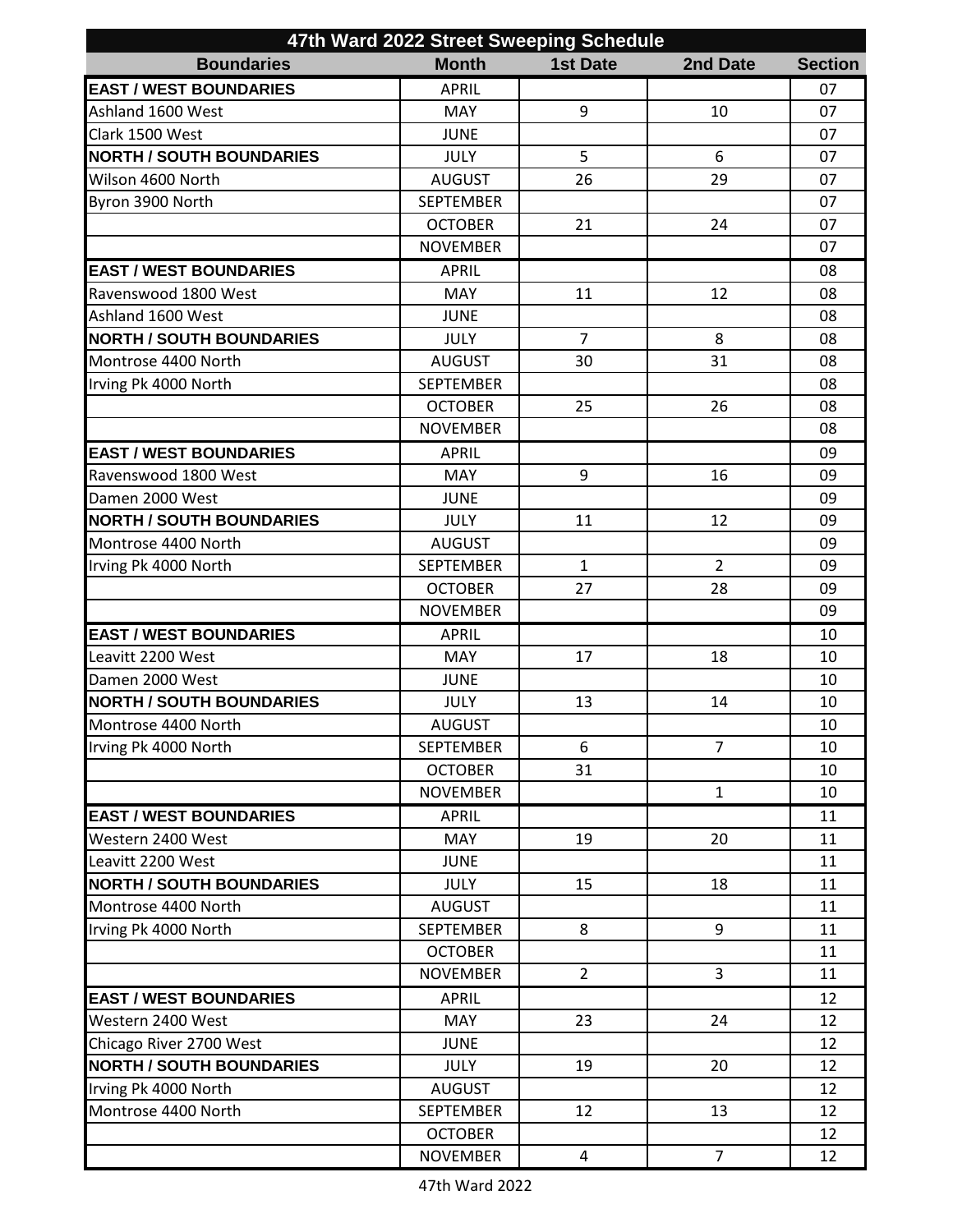| 47th Ward 2022 Street Sweeping Schedule |                  |                 |                |                |  |
|-----------------------------------------|------------------|-----------------|----------------|----------------|--|
| <b>Boundaries</b>                       | <b>Month</b>     | <b>1st Date</b> | 2nd Date       | <b>Section</b> |  |
| <b>EAST / WEST BOUNDARIES</b>           | <b>APRIL</b>     | $\mathbf{1}$    | 4              | 13             |  |
| Chicago River 2700 West                 | MAY              | 25              | 26             | 13             |  |
| Leavitt 2200 West                       | <b>JUNE</b>      |                 |                | 13             |  |
| <b>NORTH / SOUTH BOUNDARIES</b>         | <b>JULY</b>      | 21              | 22             | 13             |  |
| Irving Pk 4000 North                    | <b>AUGUST</b>    |                 |                | 13             |  |
| Addison 3600 North                      | <b>SEPTEMBER</b> | 14              | 15             | 13             |  |
|                                         | <b>OCTOBER</b>   |                 |                | 13             |  |
|                                         | <b>NOVEMBER</b>  | 8               | 9              | 13             |  |
| <b>EAST / WEST BOUNDARIES</b>           | <b>APRIL</b>     | 5               | 6              | 14             |  |
| Leavitt 2200 West                       | MAY              | 27              | 31             | 14             |  |
| Damen 2000 West                         | <b>JUNE</b>      |                 |                | 14             |  |
| <b>NORTH / SOUTH BOUNDARIES</b>         | <b>JULY</b>      | 25              | 26             | 14             |  |
| Irving Pk 4000 North                    | <b>AUGUST</b>    |                 |                | 14             |  |
| Addison 3600 North                      | <b>SEPTEMBER</b> | 16              | 19             | 14             |  |
|                                         | <b>OCTOBER</b>   |                 |                | 14             |  |
|                                         | <b>NOVEMBER</b>  | 10              | 11             | 14             |  |
| <b>EAST / WEST BOUNDARIES</b>           | <b>APRIL</b>     | $\overline{7}$  | 8              | 15             |  |
| Damen 2000 West                         | MAY              |                 |                | 15             |  |
| Ravenswood 1800 West                    | <b>JUNE</b>      | $\mathbf{1}$    | $\overline{2}$ | 15             |  |
| <b>NORTH / SOUTH BOUNDARIES</b>         | <b>JULY</b>      | 27              | 28             | 15             |  |
| Addison 3600 North                      | <b>AUGUST</b>    |                 |                | 15             |  |
| Irving Pk 4000 North                    | <b>SEPTEMBER</b> | 20              | 21             | 15             |  |
|                                         | <b>OCTOBER</b>   |                 |                | 15             |  |
|                                         | <b>NOVEMBER</b>  | 14              | 15             | 15             |  |
| <b>EAST / WEST BOUNDARIES</b>           | <b>APRIL</b>     | 11              | 12             | 16             |  |
| Ravenswood 1800 West                    | MAY              |                 |                | 16             |  |
| Ashland 1600 West                       | <b>JUNE</b>      | 3               | 6              | 16             |  |
| <b>NORTH / SOUTH BOUNDARIES</b>         | JULY             | 29              |                | 16             |  |
| Irving Pk 4000 North                    | AUGUST           |                 | $\mathbf{1}$   | 16             |  |
| Addison 3600 North                      | <b>SEPTEMBER</b> | 22              | 23             | 16             |  |
|                                         | <b>OCTOBER</b>   |                 |                | 16             |  |
|                                         | <b>NOVEMBER</b>  | 16              | 17             | 16             |  |
| <b>EAST / WEST BOUNDARIES</b>           | <b>APRIL</b>     | 13              | 14             | 17             |  |
| Western 2400 West                       | <b>MAY</b>       |                 |                | 17             |  |
| Ashland 1600 West                       | <b>JUNE</b>      | $\overline{7}$  | 8              | 17             |  |
| <b>NORTH / SOUTH BOUNDARIES</b>         | <b>JULY</b>      |                 |                | 17             |  |
| Addison 3600 North                      | <b>AUGUST</b>    | $\overline{2}$  | $\overline{3}$ | 17             |  |
| Cornelia 3500 North                     | <b>SEPTEMBER</b> | 26              | 27             | 17             |  |
|                                         | <b>OCTOBER</b>   |                 |                | 17             |  |
|                                         | <b>NOVEMBER</b>  |                 |                | 17             |  |
| <b>EAST / WEST BOUNDARIES</b>           | <b>APRIL</b>     | 15              | 18             | 18             |  |
| Wolcott 1900 West                       | <b>MAY</b>       |                 |                | 18             |  |
| Ashland 1600 West                       | <b>JUNE</b>      | 9               | 10             | 18             |  |
| <b>NORTH / SOUTH BOUNDARIES</b>         | <b>JULY</b>      |                 |                | 18             |  |
| Belmont 3200 North                      | <b>AUGUST</b>    | 4               | 5              | 18             |  |
| Cornelia 3500 North                     | <b>SEPTEMBER</b> | 28              | 29             | 18             |  |
|                                         | <b>OCTOBER</b>   |                 |                | 18             |  |
|                                         | <b>NOVEMBER</b>  |                 |                | 18             |  |